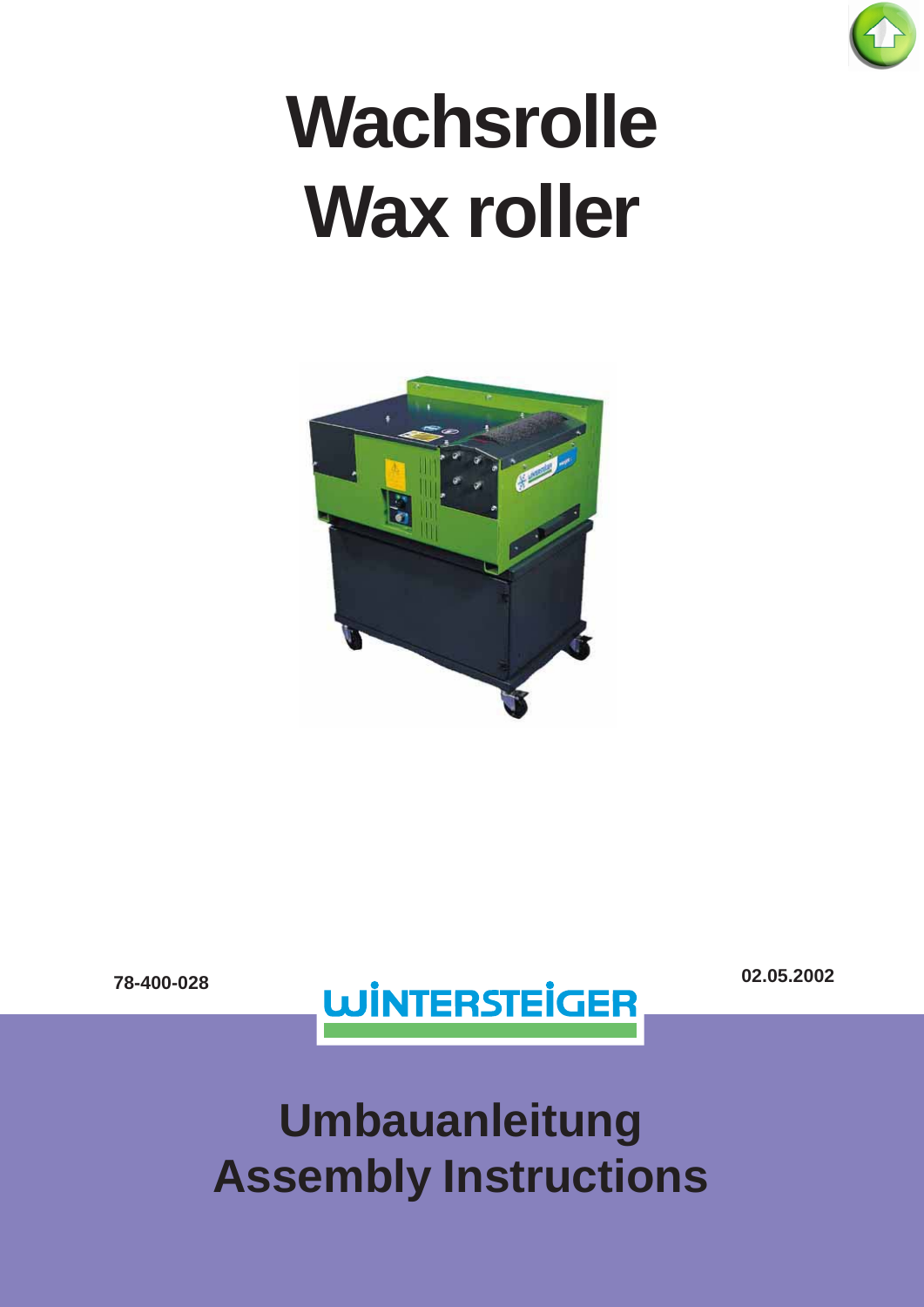### **WINTERSTEIGER**

#### **Ein- und Ausbau der Welle**

#### **Insallation and removal of the shaft**







- **A** Keilriemen entspannen und entfernen
- **B** Die beiden Gewindestifte lösen
- **C** Einen der beiden Gewindestifte um 90° versetzt eindrehen.
- **D** Den Gewindestift so weit eindrehen bis sich die Konus-Verbindung lockert. Jetzt kann
- die Keilriemenscheibeabgezogen werden.
- **E** Die Gewindestifte beim Lagerflansch vor dem Entfernen der Welle lösen.
- **F** Welle der Wachswalze aus dem Lagerinnnenring ziehen.
- **A** Remove V-belt
- **B** Open both screw-bolts
- **C** Take off one of the screw-bolt and put it into the third position.
- **D** Turn in the screw-bolt until the cone is opend. Now you can take off the V-belt-disc.
- **E** Before you remove the shaft, open the screw-bolt at the bearing unit.
- **F** Pull the old wax roller shaft out of the bearing.

## **- 2 - Wachsrolle/Wax Roller**